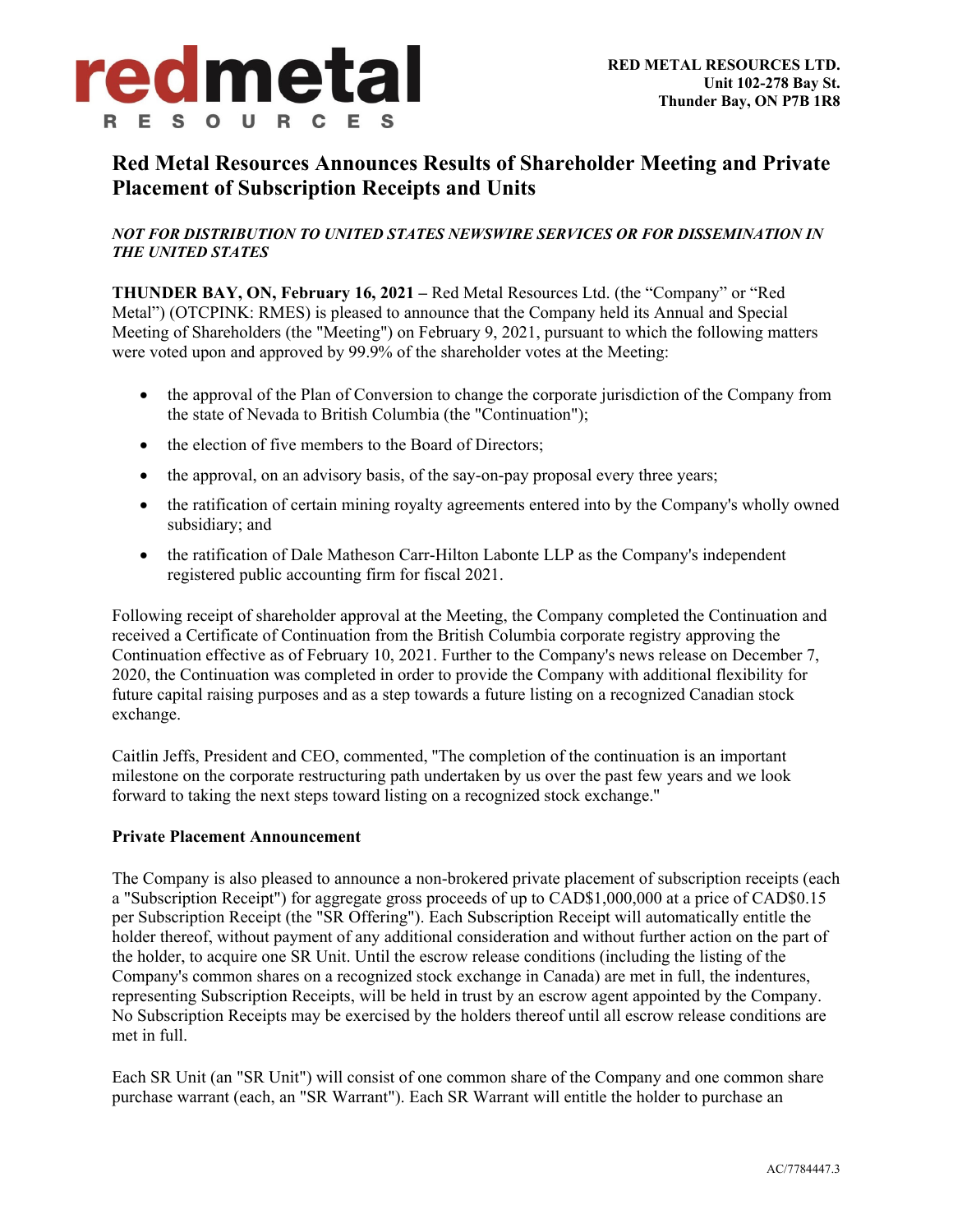

additional common share of the Company at a price of CAD\$0.30 per common share, if exercised during the first year following the closing date of the SR Offering, and at a price of CAD\$0.60, if exercised during the second year following closing date of the SR Offering. Pursuant to the terms of the SR Offering, in the event that the Company does not meet the escrow release conditions by September 30, 2021 (or such later date as may be agreed to by the Company), the escrow agent shall return to the holders of the Subscription Receipts an amount equal to the aggregate purchase price paid for the Subscription Receipts held by each holder, and each Subscription Receipt shall be cancelled and be of no further force or effect.

The Company also announces a concurrent offering of up to 6,666,666 units at a price of CAD\$0.15 per unit (each a "Unit") for gross proceeds of up to CAD\$1,000,000 (the "Unit Offering"). Each Unit will consist of one common share and one common share purchase warrant (the "Warrant"). Each Warrant will entitle the holder thereof to purchase one additional common share of the Company at an exercise price of CAD\$0.20 per common share for a period of 24 months from the date of issue. The Warrants are subject to an acceleration clause in the event that the common shares are listed on a recognized stock exchange and trade at a price of CAD\$0.30 or greater for 10 consecutive trading days, in which event the Company may notify warrant holders that the Warrants must be exercised within a period of 30 days. The Warrants will automatically expire if the Warrant holders do not exercise them within the accelerated 30 day period.

The Company intends to raise aggregate gross proceeds of CAD\$1,000,000 in total either through SR Offering or the Unit Offering or a combination of both. The Units and all underlying securities to be issued pursuant to the SR Offering will be subject to a four-month hold period under applicable Canadian securities laws. The proceeds of the SR Offering and the Unit Offering are expected to be used to advance the Company's flagship Carrizal copper-gold-cobalt property in Atacama, Chile, and general working capital purposes. Finders fees may be paid in connection with the proposed offerings subject to compliance with applicable securities laws. There is no assurance the offerings will be completed as planned or at all.

*This press release is not an offer to sell or the solicitation of an offer to buy the securities in the United States or in any jurisdiction in which such offer, solicitation or sale would be unlawful prior to qualification or registration under the securities laws of such jurisdiction. The securities being offered have not been, nor will they be, registered under the United States Securities Act of 1933, as amended, and such securities may not be offered or sold within the United States or to, or for the account or benefit of, U.S. persons absent registration or an applicable exemption from U.S. registration requirements and applicable U.S. state securities laws.* 

### About Red Metal Resources Ltd.

Red Metal Resources is a mineral exploration company focused on aggressive growth through acquiring, exploring and developing copper-cobalt-gold assets in Chile. The Company's projects are located in the prolific Candelaria iron oxide copper-gold (IOCG) belt of Chile's coastal Cordillera. Red Metal is quoted on the OTC Link alternative trading system on the OTC Pink marketplace under the symbol RMES.

For more information, visit www.redmetalresources.com.

Contact: Red Metal Resources Ltd. Caitlin Jeffs, P.Geo, CEO